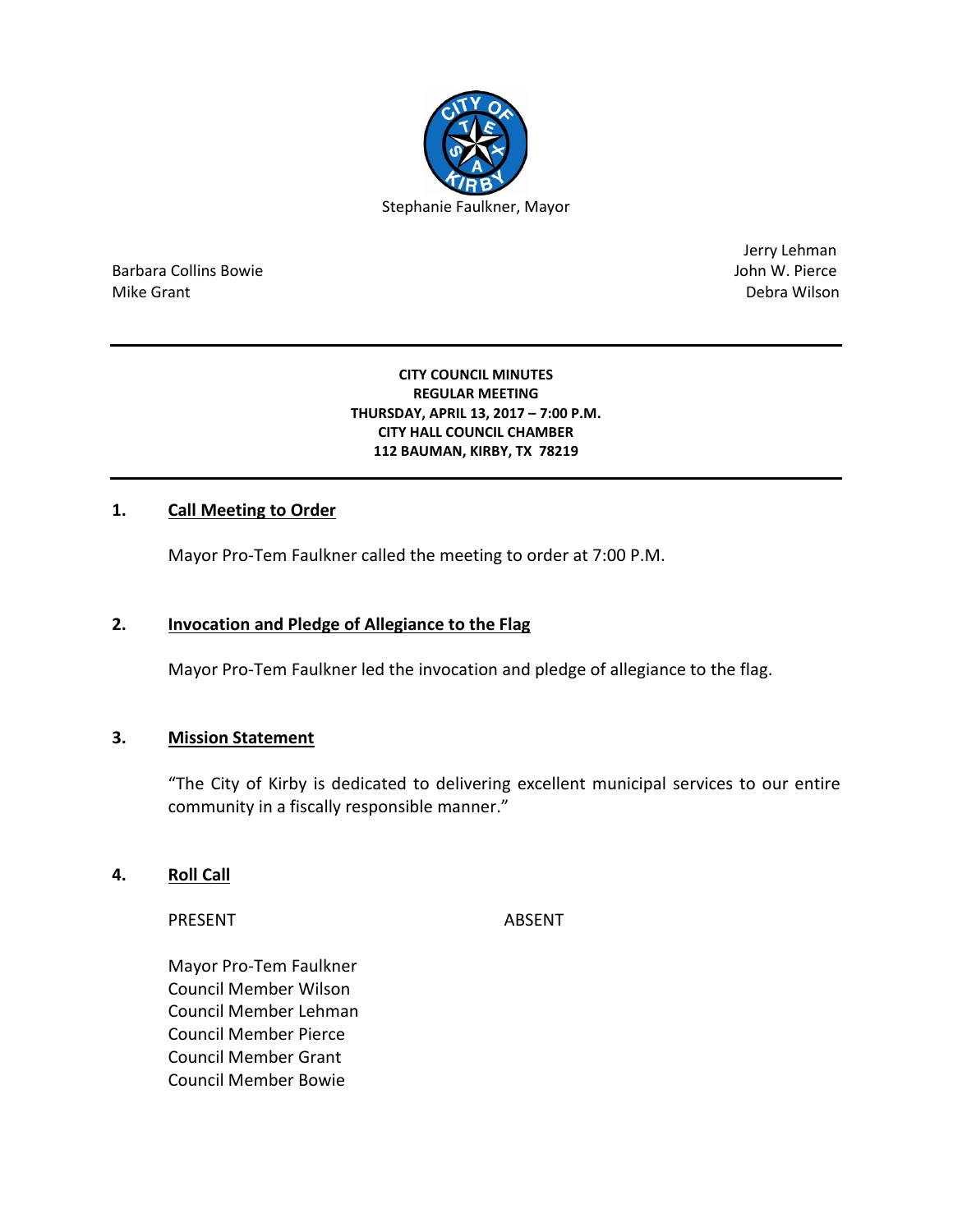### **5. Citizen Participation**

1. Debra McMillan – She said she read the on-line agendas and minutes showing that ex-mayor Wilson resigned and the oath of office was administered to Lisa Pierce. She said she wants to hear from Council because there is not a public record of Lisa Pierce's resignation being submitted.

2. Mary Castro – She said the pothole on Buzz Aldrin was filled in today. She would like to know what we are doing to uphold ordinances.

3. Lisa Pierce – She informed those attending the meeting why she tendered her resignation. Also, Nacho is absolutely worthy of having the Autumn Park named Ignacio "Nacho" Ceja Park in his memory. She wished everyone has a blessed Easter.

4. Christine Linares – She said a group of Kirby residents would like to have access granted to the Community Garden. She provided an overview of their proposal.

## **6. Consent Agenda**

# a. Regular Meeting Minutes – March 23, 2017

Council Member Wilson moved to accept the minutes; seconded by Council Member Grant. With all voting, "aye" the motion carried.

#### **7. Discussion And Possible Action**

a. Discussion And Possible Action To Fill The Vacancy Created By Resignation Of The Mayor Including Consideration Of A Nominee Pursuant To Section 2.06 (c) Of The City Charter And Consideration Of Other Potential Appointees If Such Nominee Is Not Appointed

A motion was adopted to accept the resignation of Mayor Lisa B. Pierce tendered on April 3, 2017, but per section 2.06 of the city charter the resignation of Lisa B. Pierce became effective on April 10, 2017 and the action to accept the resignation is considered void and of no effect.

Council Member Grant moved to nominate Stephanie Faulkner to fill the vacancy created by resignation of the mayor; seconded by Council Member Lehman.

With all voting, "aye" the motion carried with a 5-1 vote. (Stephanie Faulkner abstained)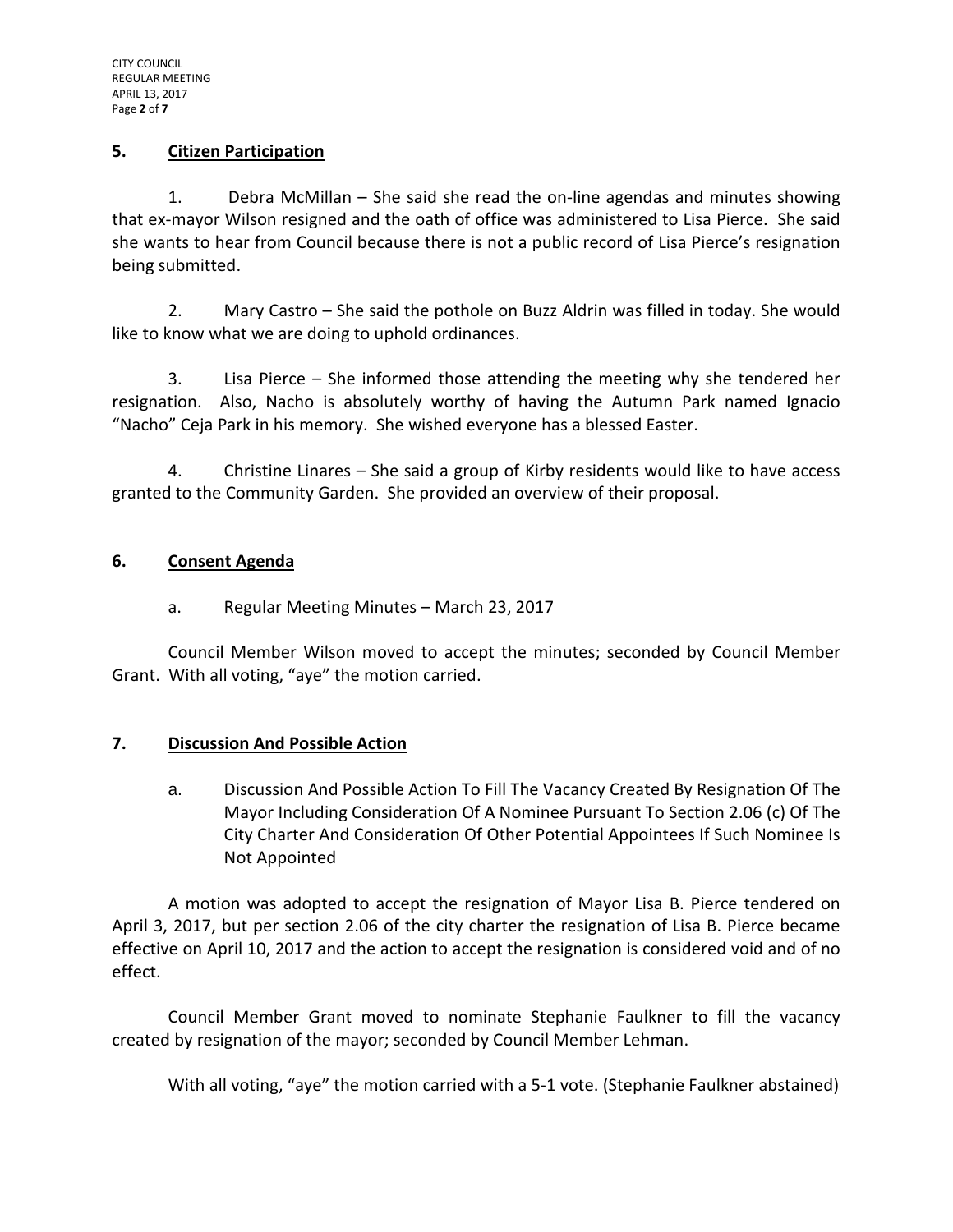b. Administration Of Oath Of Office To Person Appointed As Mayor To Fill The Vacancy Caused By Resignation

The oath of office was administered to Stephanie Faulkner by the city secretary.

c. Discussion And Possible Action Regarding The City Of Kirby Digital Sign

City Manager Vernon informed Council there were two bids submitted. There are two different types of signs one with basic white in the amount of \$10,000 Digital Display Solutions and the other in color \$12,868. She asked if Council is interested in the City matching funds or donations.

Council Member Grant asked if the City is in agreement with purchasing the sign. He would like to start a fundraiser, and within 180 days review where we are with donations and fundraising.

Council Member Wilson moved to accept the bid from Digital Display Solution and come back in 180 days to see how much money we have received from fundraising; Council Member Lehman.

With all voting, "aye" the motion carried with a 6-0 vote.

Mayor Faulkner said this item will be brought back for a final decision on October 26, 2017.

d. Discussion And Possible Action Regarding The Future Plans For The Kirby Senior Center

City Manager Vernon said there was a lot of discussion at the Senior Center Board meeting. The City has not made any decisions or recommendations about the state of the Senior Center. Currently, consideration is being given to the pros and cons addressing if the Senior Center were to become a City department. She provided a brief overview of the research that has taken place. She recommended if the Council wants to take over the Senior Center that this start at the beginning of the fiscal year. This will provide time to move this into the Municipal Budget, and other necessities.

Mayor Faulkner proposed to form a committee consisting of two board members, two council members and five – six senior center members along with city manager to bring a plan to City Council.

Council Member Bowie asked if there could be two neutral members included with the committee.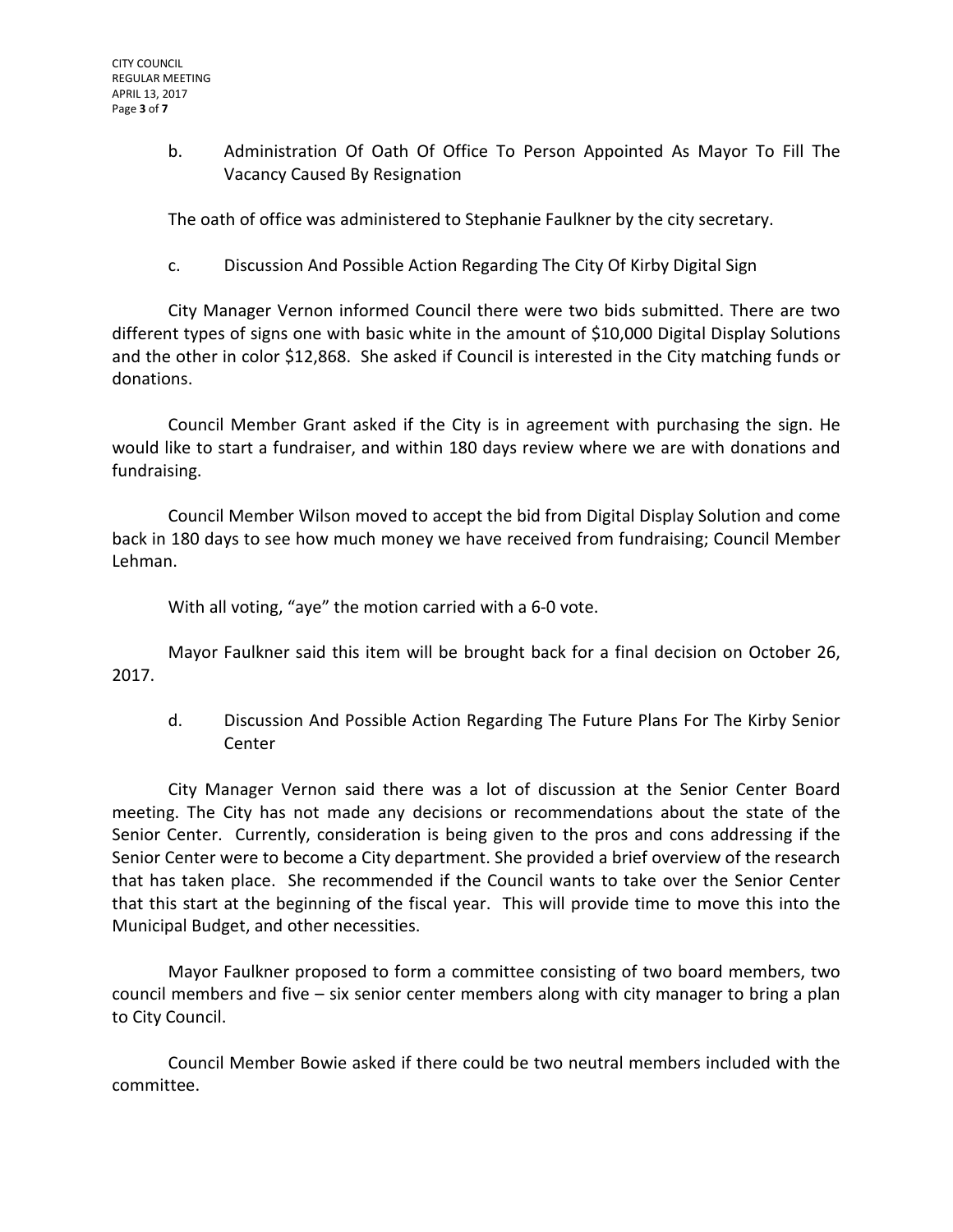Council Member Grant moved to create a committee and application for the committee; seconded by Council Member Bowie.

With all voting, "aye" the motion carried with a 6-0 vote.

e. Discussion And Possible Action Regarding A Contractor Licensing Program To Conduct Business In The City Of Kirby

City Manager Vernon informed Council the Building and Standards Commission discussed a contractor licensing program. Contractors will have to obtain a Kirby license to conduct business here.

Council Member Grant moved to table this item to allow the Ordinance Review Committee time to research the information; seconded by Council Member Wilson.

With all voting, "aye" the motion carried with a 6-0 vote.

f. Discussion And Possible Action On Lowering The Ackerman Road Speed Limit

Council Member Pierce moved to lower the speed limit to 30 miles per hour; seconded by Council Member Bowie.

With all voting, "aye" the motion carried with a 6-0 vote.

g. Presentation, Discussion And Possible Action On The Outdoor Vehicle Storage Lot On Gaiety Lane

City Manager Vernon and Roger Aguillon, Director of Public Works, provided an update on the progress of the outdoor vehicle storage.

City Manager Vernon suggested including the cost in the 2017-2018 FY Budget.

h. Presentation, Discussion And Possible Action On The Wellsite Monitoring System For The Water Wells

Roger Aguillon, Director of Public Works, informed Council there is an additional \$5,000.00 needed to fund the project.

Council Member Grant moved to provide an additional \$5,000.00 toward the Wellsite Monitoring System for the water wells; seconded by Council Member Wilson.

With all voting, "aye" the motion carried with a 6-0 vote.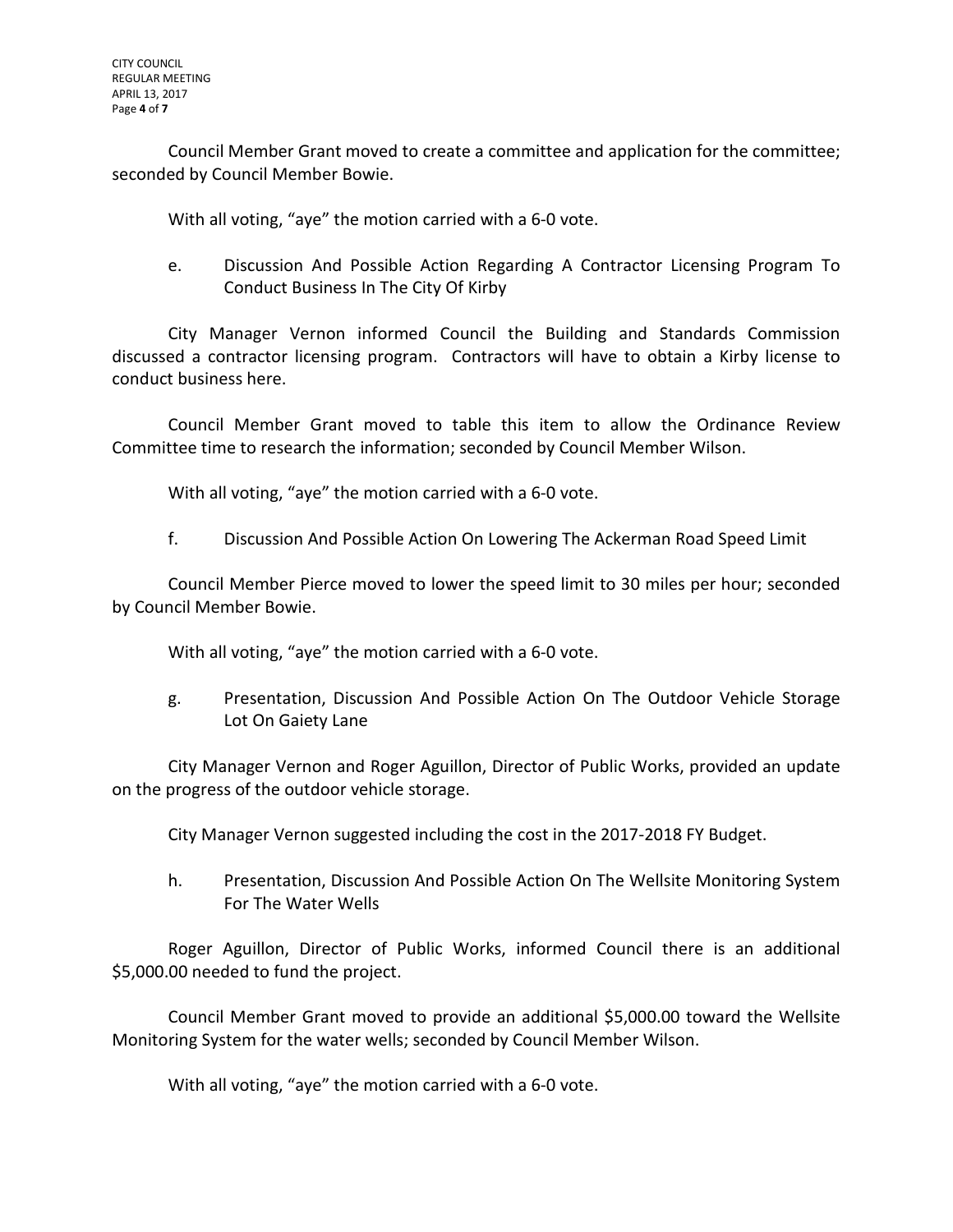CITY COUNCIL REGULAR MEETING APRIL 13, 2017 Page **5** of **7**

> i. Discussion And Possible Action To Consider Ordinance No. O-2017-814 Amending The Zoning Ordinance Of The City Of Kirby, Texas, To Establish The Initial Zoning Of The Property Now In The City Of Kirby By Virtue Of A Boundary Adjustment With The City Of San Antonio And Being 92.8 Acres Of Land Being: (1) A 36.4 Acre Parcel Of Land Along Springfield Road, Buzz Aldrin Drive, Corian Glen Drive, Blue Spruce Drive, And Swann Lane, (2) A 32.3 Acre Parcel Of Land Bordered By Gibbs Sprawl Road On The North And Seguin Road (F.M. 78) On The South And Including A Portion Of Summer Fest Drive, And (3) A 24.1 Acre Parcel Of Land Adjacent To Candlewood Park, Unit 8 On The East And Having A Northern Boundary Along Binz Engleman Road, Said 36.4 Acre Parcel, Said 32.3 Acre Parcel, And Said 24.1 Acre Parcel Being More Particularly Described By Metes And Bounds In The City Of San Antonio Ordinance No. 2016-10-06-0770 Passed And Approved On October 6, 2016. This Is The First Reading.

Council Member Grant moved to accept Ordinance No. O-2017-814 Amending The Zoning Ordinance Of The City Of Kirby, Texas, To Establish The Initial Zoning Of The Property Now In The City Of Kirby By Virtue Of A Boundary Adjustment With The City Of San Antonio And Being 92.8 Acres Of Land Being: (1) A 36.4 Acre Parcel Of Land Along Springfield Road, Buzz Aldrin Drive, Corian Glen Drive, Blue Spruce Drive, And Swann Lane, (2) A 32.3 Acre Parcel Of Land Bordered By Gibbs Sprawl Road On The North And Seguin Road (F.M. 78) On The South And Including A Portion Of Summer Fest Drive, And (3) A 24.1 Acre Parcel Of Land Adjacent To Candlewood Park, Unit 8 On The East And Having A Northern Boundary Along Binz Engleman Road, Said 36.4 Acre Parcel, Said 32.3 Acre Parcel, And Said 24.1 Acre Parcel Being More Particularly Described By Metes And Bounds In The City Of San Antonio Ordinance No. 2016-10-06-0770 Passed And Approved On October 6, 2016; seconded by Council Member Lehman.

With all voting, "aye" the motion carried with a 6-0 vote.

j. Discussion And Possible Action To Dispense With The Second Reading Of Ordinance No. O-2017-814 So That Ordinance No. O-2017-814 Becomes Effective Immediately.

Council Member Pierce moved to Dispense With The Second Reading Of Ordinance No. O-2017-814 So That Ordinance No. O-2017-814 Becomes Effective Immediately; seconded by Council Member Bowie.

With all voting, "aye" the motion carried with a 6-0 vote.

k. Discussion And Possible Action To Accept Resolution No. R-2017-687 Naming Autumn Park In Honor Of Ignacio "Nacho" Ceja

Council Member Grant moved to accept Resolution No. R-2017-687 naming Autumn Park in honor of Ignacio "Nacho" Ceja; seconded by Council Member Wilson.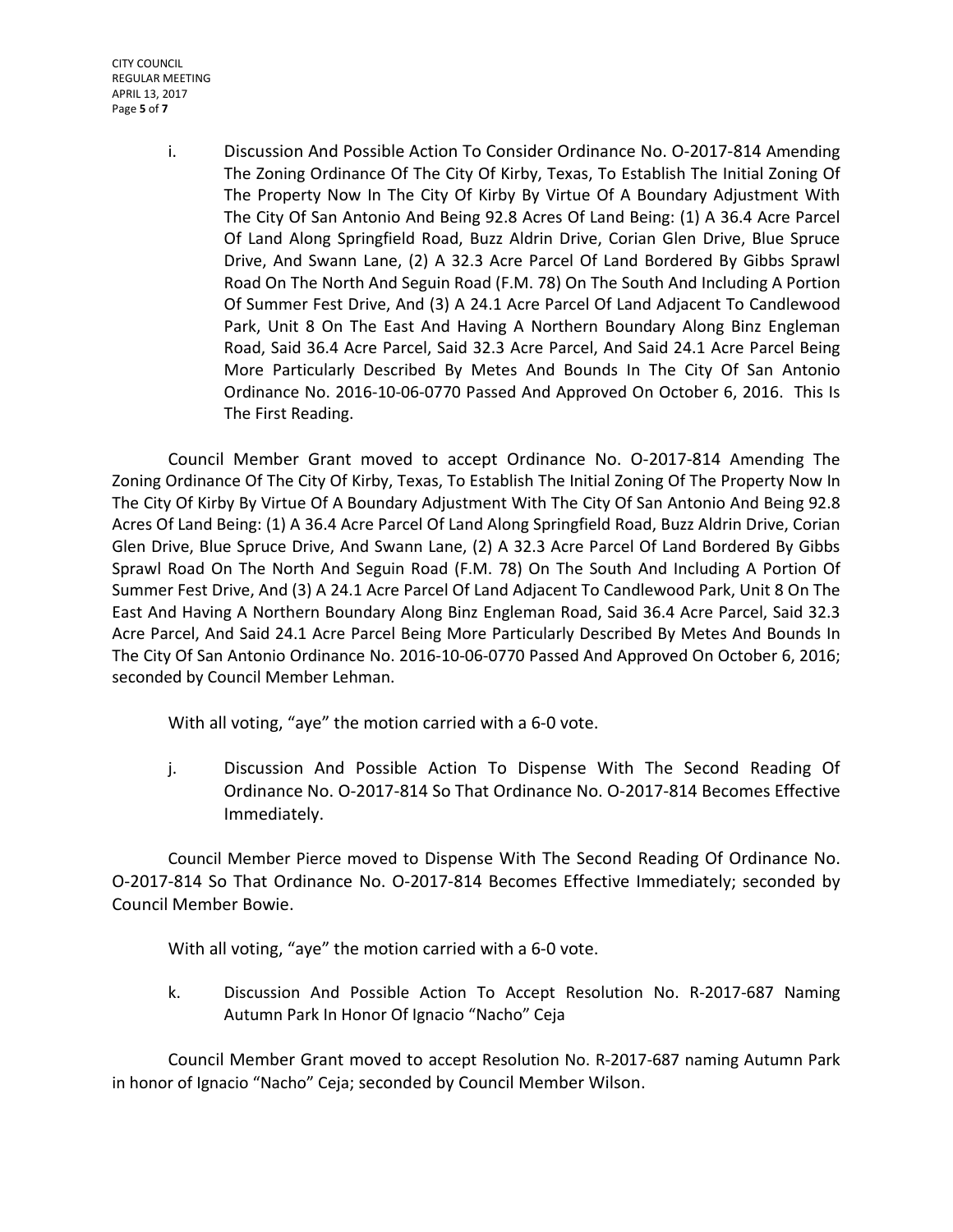With all voting, "aye" the motion carried with a 6-0 vote.

Mayor Faulkner invited the family and friends of Ignacio "Nacho" Ceja to come forward to receive Resolution No. R-2017-687.

### **8. Requests and Announcements**

a. Requests By Mayor And Council Members For Items To Be Placed On Future City Council Agendas And Announcements On City Events/Community Interests

Council Member Wilson – She thanked the Fire Department, Parks and Recreation Committee and everyone who filled the eggs for the Easter egg hunt. She thanked Roger Aguillon and public works staff for the installation of the new park equipment and maintaining the Park.

Council Member Pierce – He thanked Roger Aguillon and public works staff for maintaining Pryor Smith Park. He thanked the Fire Department, Police Department and Public Works Department and wished all City employees a safe Good Friday and Happy Easter.

Council Member Grant - He asked Council for consideration about residents washing their car on their grass or having water run down the street. He wished everyone a Happy Easter.

Council Member Lehman – He wished everyone a happy and safe Easter.

Mayor Faulkner – She asked that the community garden be placed on the next agenda. She reminded everyone that on Sunday the Lord of Life Sunday sunrise service will take place at the Gazebo. She said Monday was an exceptional day. Nacho was escorted with one last trip with his family through the City.

# **9. Adjournment**

\_\_\_\_\_\_\_\_\_\_\_\_\_\_\_\_\_\_\_\_\_\_

The meeting adjourned at 8:13 P.M.

Stephanie Faulkner, Mayor

\_\_\_\_\_\_\_\_\_\_\_\_\_\_\_\_\_\_\_\_\_\_\_\_\_\_\_

ATTEST: